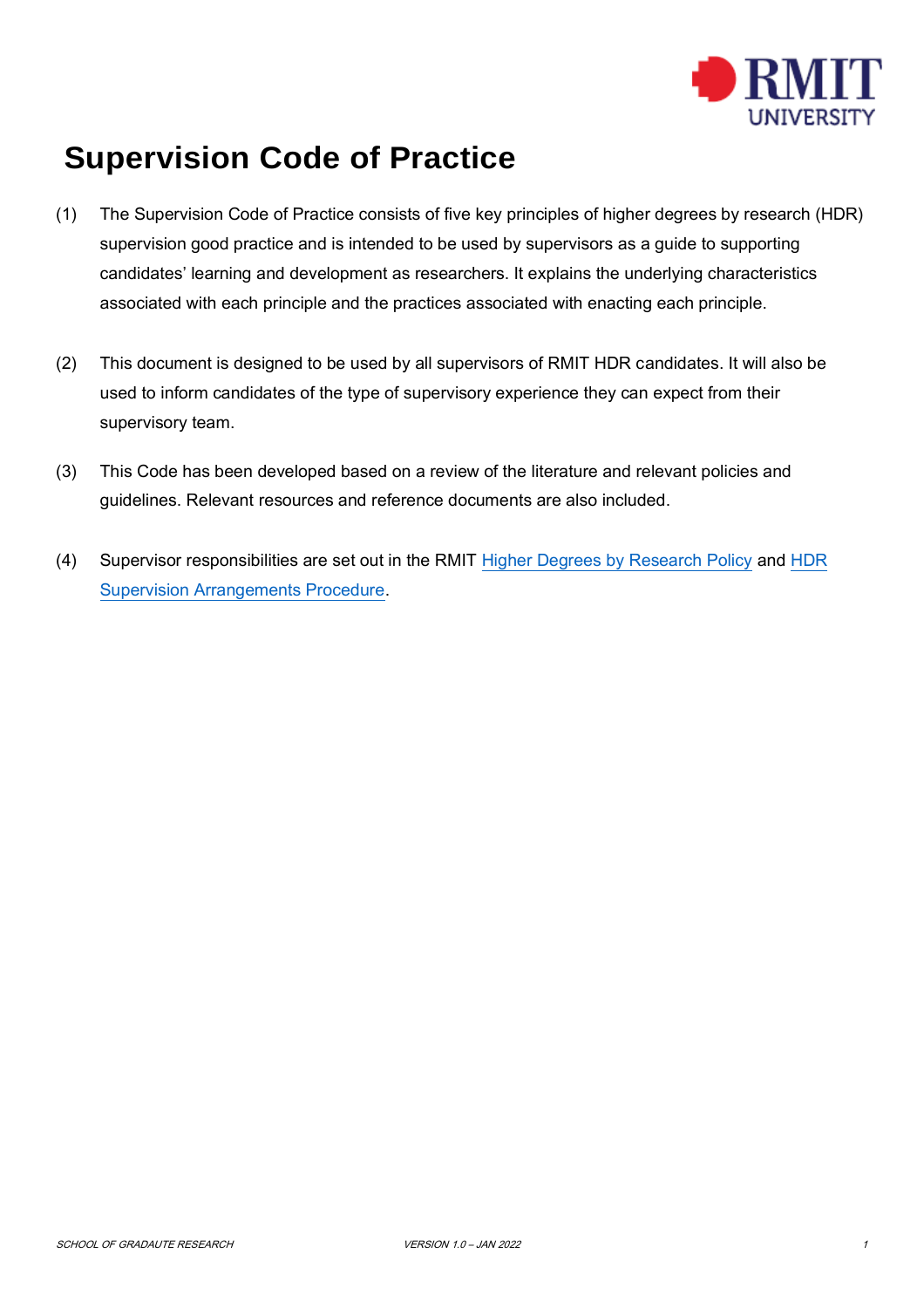| <b>Principles</b>                                                                                                                                                                  | <b>Characteristics</b>                                                                                                                                                                                                                                                                                                                                                                                                                                                                                                                       | <b>Practices</b>                                                                                                                                                                                                                                                                                                                                                                                                                                                                                                                                                                                                                                                                                                                                                                                                                                                                                                                                                                          | <b>Resources</b>                                                                                                                                                                                                                                                                                                                                                                                                                                                                                                                                                     |
|------------------------------------------------------------------------------------------------------------------------------------------------------------------------------------|----------------------------------------------------------------------------------------------------------------------------------------------------------------------------------------------------------------------------------------------------------------------------------------------------------------------------------------------------------------------------------------------------------------------------------------------------------------------------------------------------------------------------------------------|-------------------------------------------------------------------------------------------------------------------------------------------------------------------------------------------------------------------------------------------------------------------------------------------------------------------------------------------------------------------------------------------------------------------------------------------------------------------------------------------------------------------------------------------------------------------------------------------------------------------------------------------------------------------------------------------------------------------------------------------------------------------------------------------------------------------------------------------------------------------------------------------------------------------------------------------------------------------------------------------|----------------------------------------------------------------------------------------------------------------------------------------------------------------------------------------------------------------------------------------------------------------------------------------------------------------------------------------------------------------------------------------------------------------------------------------------------------------------------------------------------------------------------------------------------------------------|
| 1. Supportive role<br>model<br>Candidates learn<br>and develop as<br>researchers when<br>supervisors are<br>supportive and<br>responsive to their<br>needs and lead by<br>example. | Supervisors adopt a considered, student-centered<br>approach that is structured yet flexible enough to be<br>adaptable to the needs of individual candidates, the<br>demands of the research project, and changing<br>circumstances.<br>This approach is open and negotiable yet also task<br>driven and directive when necessary. It recognizes<br>that candidates learn through a combination of<br>modelling and direct instruction/guidance and also<br>need freedom to explore in order to develop and<br>enact scholarly independence. | Supportive supervisors:<br>Actively seek to understand candidates' interests, prior<br>$\bullet$<br>experience, learning styles, strengths and limitations, career<br>goals, personal responsibilities and life experiences to<br>develop mutually agreeable work practices. This may<br>include, for example, negotiating the regularity of meetings<br>and responsibility for tasks, such as record keeping.<br>Manage expectations of the graduate research experience<br>$\bullet$<br>and supervisor-candidate relationship by explicitly identifying<br>preferences to do with working style and other issues.<br>Show candidates how to be a researcher and critically<br>$\bullet$<br>examine their thinking and decision-making processes by<br>modelling how this is done within the discipline.<br>Develop a customized research skill development plan to<br>$\bullet$<br>connect candidates with co-curricular learning and<br>transferable skills development opportunities. | <b>Australian Code for the</b><br><b>Responsible Conduct of</b><br>Research 2018:<br>Supervision<br><b>Guideline: Expectation</b><br>and boundary setting in<br>the supervisor candidate<br>relationship<br><b>International Education</b><br><b>Association of Australia</b><br>guide for supervisors:<br>enhancing the<br>experience and<br>outcomes of international<br><b>HDR</b> candidates<br><b>ACGR Good Practice</b><br><b>Guidelines for Aboriginal</b><br>and Torres Strait Islander<br><b>Research Education</b><br><b>RMIT Co-curricular</b><br>Program |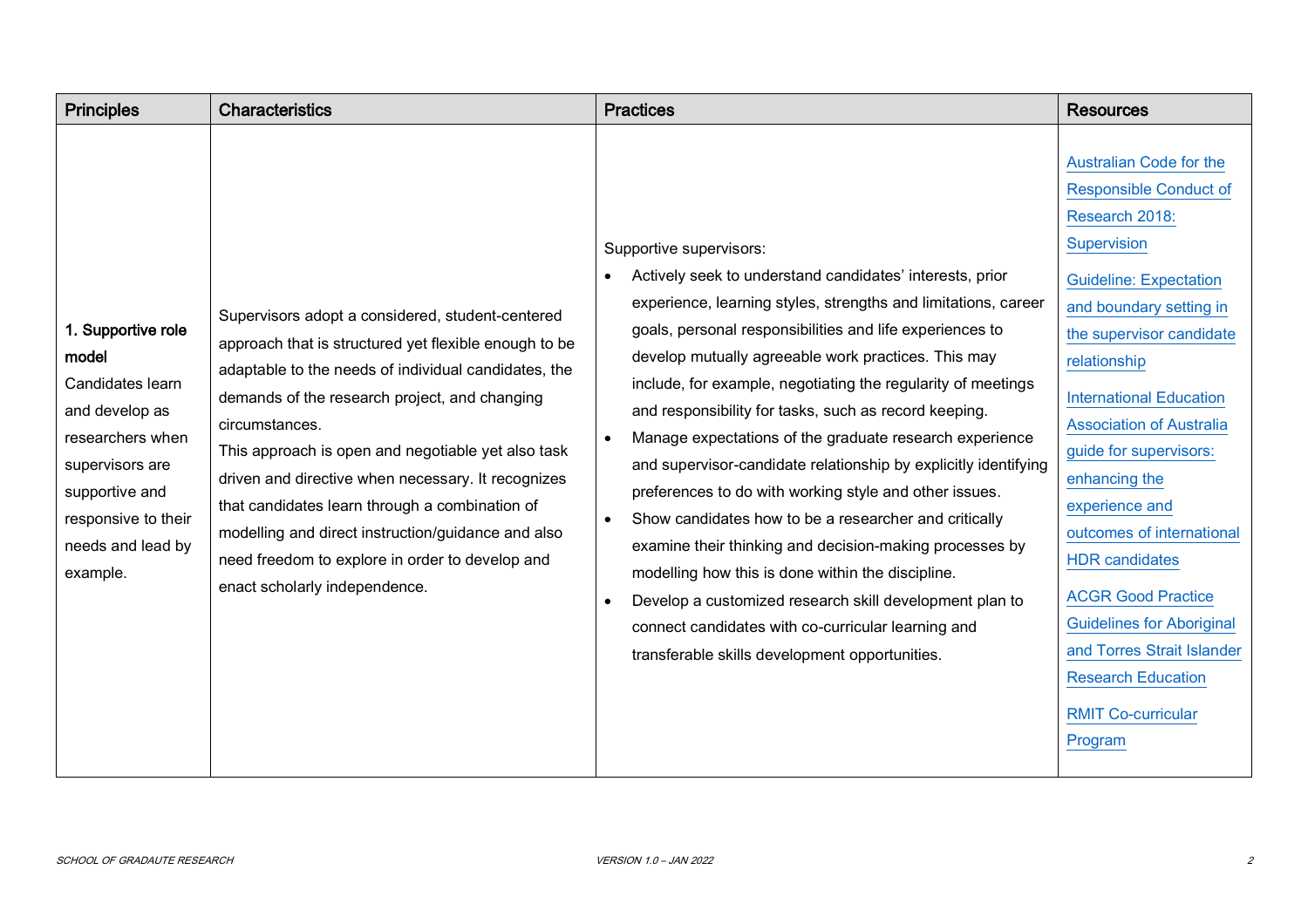| <b>Principles</b>                                                                                                                                                             | <b>Characteristics</b>                                                                                                                                                                                                                                                                                                                                                                                                                                                                                                                                                                            | <b>Practices</b>                                                                                                                                                                                                                                                                                                                                                                                                                                                                                                                                                                                                                                                                                                                                                                                                                                                                                                             | <b>Resources</b>                                                       |
|-------------------------------------------------------------------------------------------------------------------------------------------------------------------------------|---------------------------------------------------------------------------------------------------------------------------------------------------------------------------------------------------------------------------------------------------------------------------------------------------------------------------------------------------------------------------------------------------------------------------------------------------------------------------------------------------------------------------------------------------------------------------------------------------|------------------------------------------------------------------------------------------------------------------------------------------------------------------------------------------------------------------------------------------------------------------------------------------------------------------------------------------------------------------------------------------------------------------------------------------------------------------------------------------------------------------------------------------------------------------------------------------------------------------------------------------------------------------------------------------------------------------------------------------------------------------------------------------------------------------------------------------------------------------------------------------------------------------------------|------------------------------------------------------------------------|
| 2. Open dialogue<br>Ensuring open,<br>two-way,<br>communication<br>between<br>supervisors and<br>candidate provides<br>the basis for a<br>supportive learning<br>environment. | Supervisors' open, timely and clear communication<br>ensures clarity regarding key issues such as<br>expectations, responsibilities and progress.<br>Regular feedback about progress that is both<br>sensitive and frank enables supervisors to develop<br>and maintain trust, thereby minimizing unnecessary<br>shock and distress on the part of the candidate.<br>Supervisors model dialogic practices such as active<br>listening and questioning with the aim of enhancing<br>critical thinking, creativity, and adaptability. This<br>approach also recognizes that learning is reciprocal. | Open dialogue includes:<br>Regular, ideally weekly, meetings or contact to monitor time<br>$\bullet$<br>bound goals and provide feedback.<br>Discussing progress against agreed project milestones at<br>$\bullet$<br>every supervisory meeting.<br>Active listening combined with questioning in a sensitive and<br>$\bullet$<br>thought-provoking way to prompt critical reflection.<br>Actively seeking to advance the candidates research career<br>$\bullet$<br>by ensuring due recognition of ideas and contribution to<br>publications etc.<br>Not assuming candidates are happy because they don't say<br>$\bullet$<br>otherwise. Instead, candidates are provided opportunities to<br>raise issues, including issues with supervision, in a non-<br>confrontational way.<br>Developing protocols for the management of dissent within<br>$\bullet$<br>the supervisory team and between supervisor and<br>candidate. | How to have difficult<br>conversations: A guide<br>for HDR supervisors |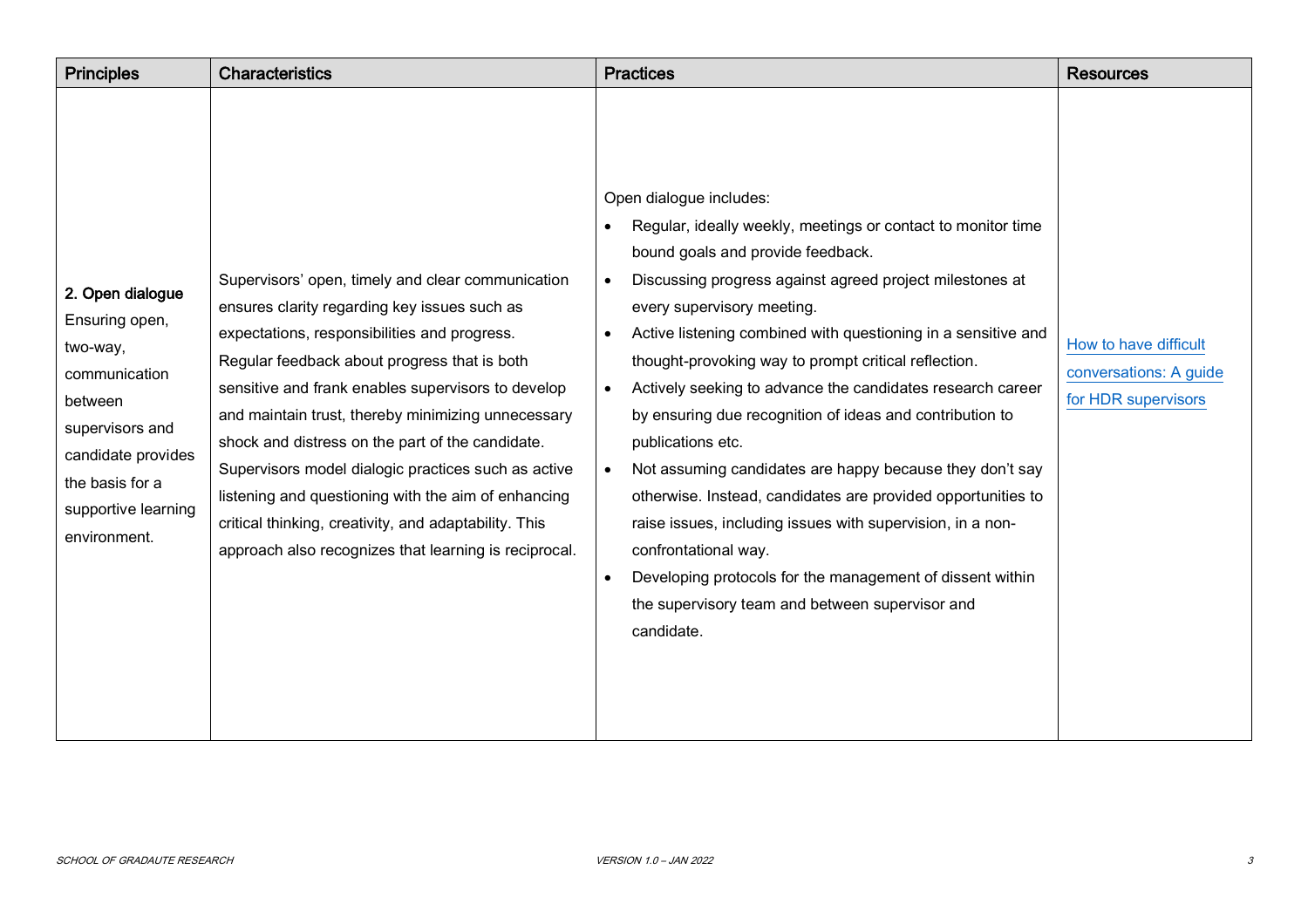| <b>Principles</b>   | <b>Characteristics</b>                                 | <b>Practices</b>                                                           | <b>Resources</b>            |
|---------------------|--------------------------------------------------------|----------------------------------------------------------------------------|-----------------------------|
|                     |                                                        |                                                                            |                             |
|                     | An ethos of respect and care recongises that people    |                                                                            |                             |
|                     | are at the heart of the supervisor-candidate           |                                                                            |                             |
|                     | relationship and need to be treated respectfully.      | Behaving respectfully and seeking to be inclusive of the                   |                             |
|                     | People also have diverse needs and backgrounds.        | difference includes:                                                       |                             |
| 3. Respect          | Supervisors observe at all times the professional      | Taking practical measures to ensure candidates are not                     |                             |
| Treating candidates | nature of the relationship with candidates and take    | placed in uncomfortable or inappropriate situations, i.e.,                 |                             |
| with respect,       | care not to overstep or blur professional/private      | avoiding one on one meetings in overly secluded or confined                | <b>RMIT Code of Conduct</b> |
| maintaining         | boundaries.                                            | settings; ensuring social occasions are group-based.                       | <b>Mental wellbeing</b>     |
| professional        | Supervisors recognize that the diverse gender and      | Appreciating and making adjustments as necessary to<br>$\bullet$           | resources for HDR           |
| boundaries and      | cultural backgrounds that make up the research         | support candidates' learning due to personal or structural                 | supervisors                 |
| being concerned     | education community positively enriches and            | challenges they may face. This includes gender, cultural or                |                             |
| for their wellbeing | enhances research and supports innovation.             | other factors which warrant sensitivity and recognition of the             | <b>Sexual Harassment</b>    |
| creates a           | Supervisors seek to be inclusive and respectful of     | inherent power imbalances within the supervisor-candidate                  | <b>Policy</b>               |
| supportive and      | difference by adapting to meet the multiple capacities | relationship.                                                              | Staff/Student               |
| effective           | and interests of diverse candidates.                   | Recognising and actively responding to signs of candidate<br>$\bullet$     | <b>Relationships</b>        |
| supervisor-         | Difference can also lead to misunderstandings and      | disengagement, such as not responding to emails, missing                   | <b>Commitment Statement</b> |
| candidate           | there may be unspoken assumptions about roles and      | appointments etc.                                                          |                             |
| relationship.       | responsibilities which may not be shared or well       | Pro-actively making referrals to relevant university services<br>$\bullet$ |                             |
|                     | understood.                                            | or policy provisions in the event of candidate's showing                   |                             |
|                     | Difficult conversations are conducted respectfully by  | signs of needing additional or specialist support.                         |                             |
|                     | seeking to redress the inherent power differential     |                                                                            |                             |
|                     | between supervisors and candidate.                     |                                                                            |                             |
|                     |                                                        |                                                                            |                             |